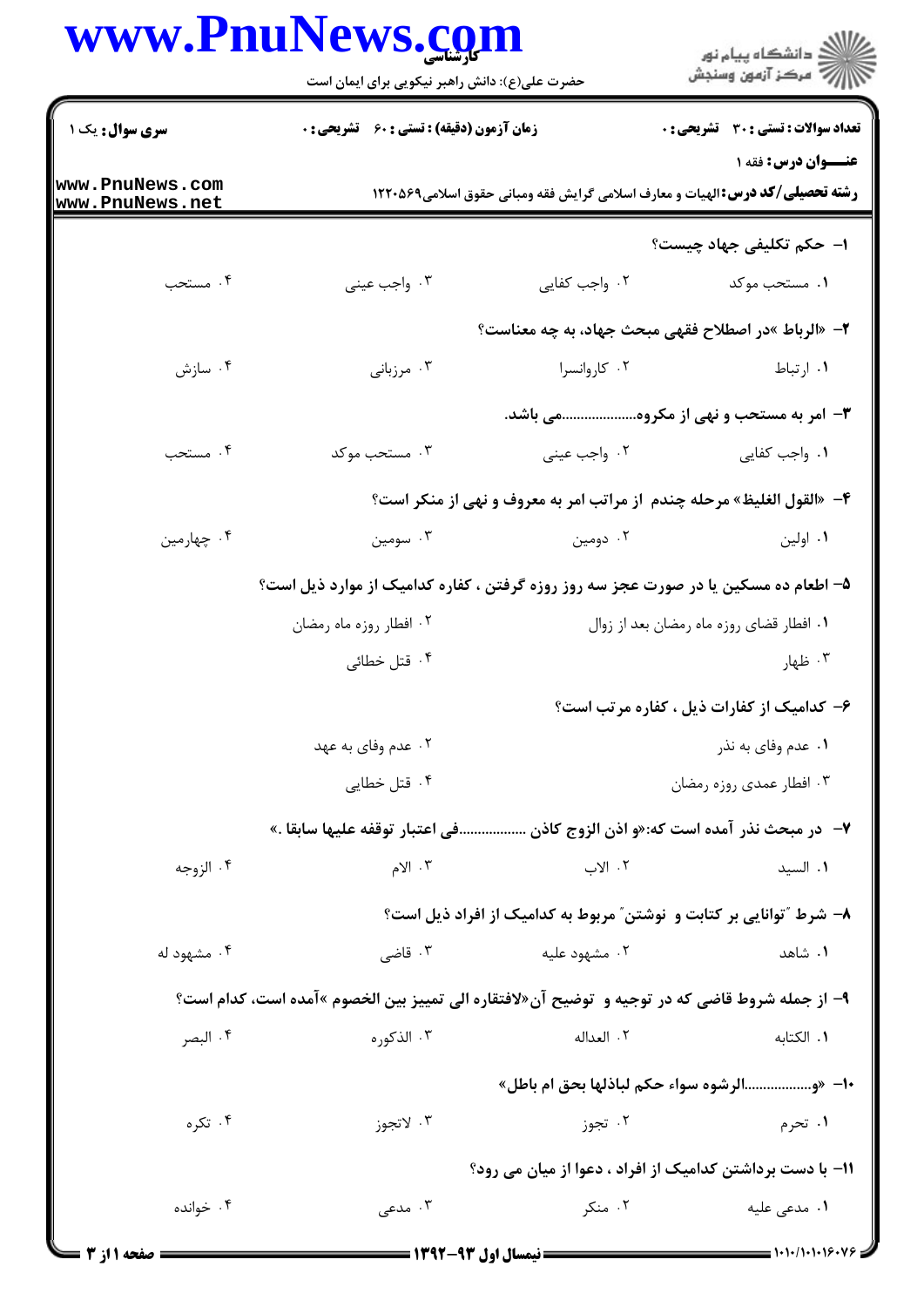## **WWW PnuNews com**

|                                                   | حضرت علی(ع): دانش راهبر نیکویی برای ایمان است      |                                     | ر<br>دانشڪاه پيام نور)<br>ا∛ مرڪز آزمون وسنڊش                                                                     |  |  |
|---------------------------------------------------|----------------------------------------------------|-------------------------------------|-------------------------------------------------------------------------------------------------------------------|--|--|
| <b>سری سوال : ۱ یک</b>                            | <b>زمان آزمون (دقیقه) : تستی : 60 ٪ تشریحی : 0</b> |                                     | تعداد سوالات : تستي : 30 - تشريحي : 0                                                                             |  |  |
| ww.PnuNews.com<br>ww.PnuNews.net                  |                                                    |                                     | <b>عنــوان درس: فقه ۱</b><br><b>رشته تحصیلی/کد درس:</b> الهیات و معارف اسلامی گرایش فقه ومبانی حقوق اسلامی1۲۲۰۵۶۹ |  |  |
|                                                   |                                                    |                                     | <b>۱۲</b> - کدامیک از موارد ذیل با یک شاهد و یک سوگند قابل اثبات است؟                                             |  |  |
| ۰۴ بیع                                            | ۰۳ وکاله                                           | ۰۲ نسب                              | ۰۱ خلع                                                                                                            |  |  |
|                                                   |                                                    |                                     | ۱۳- شهادت ده ساله در کدامیک از موارد ذیل قابل پذیرش است؟                                                          |  |  |
| ۰۴ امور مالی                                      | ۰۳ حدود                                            | ٠٢ جنايت بر عضو                     | ۰۱ جنایت بر نفس                                                                                                   |  |  |
|                                                   | ۱۴- «عدم التهمه»در شرایط شهادت به چه معناست؟       |                                     |                                                                                                                   |  |  |
|                                                   | ۰۲ ذي نفع نبودن شاهد                               |                                     | ٠١ عدالت شاهد                                                                                                     |  |  |
|                                                   | ۰۴ مسلمان بودن شاهد                                | ۰۳ متهم به ارتکاب جرم نبودن شاهد    |                                                                                                                   |  |  |
|                                                   |                                                    |                                     | <b>۱۵</b> - شهادت تبرعی به چه معناست؟                                                                             |  |  |
| ۰۲ شهادت دادن بدون درخواست مدعی<br>۰۴ شهادت مجانی |                                                    | ۰۱ شهادت دادن بدون درخواست قاضی     |                                                                                                                   |  |  |
|                                                   |                                                    | ۰۳ شهادت دادن بدون پذیرش مشهود علیه |                                                                                                                   |  |  |
|                                                   |                                                    |                                     | ۱۶- کدامیک از موارد ذیل فقط با شهادت دو مرد ثابت <u>نمی</u> شود؟                                                  |  |  |
| ۰۴ لواط                                           | ۰۳ سرقت                                            |                                     | ۰۱ ارتداد می کند که ترونی در این کار از این کار است که استفاده به این کار استفاده است که است که استفاده استفاد    |  |  |
|                                                   |                                                    |                                     | ۱۷– کدامیک از امور ذیل ًبا شهادت زنان، مستقل از مردان قابل اثبات است؟                                             |  |  |
| ۰۴ شرب خمر                                        | ۰۳ ولادت                                           | ۰۲ بلوغ                             | ۰۱ ز کات                                                                                                          |  |  |
|                                                   |                                                    |                                     | 18– «محلها حقوق الناس كافه» مربوط به كداميك از موارد  ذيل است؟                                                    |  |  |
| ۰۴ تحمل و ادای شهادت                              | ۰۳ رجوع از شهادت                                   | ۰۲ شهادت زنان                       | ۰۱ شهادت بر شهادت                                                                                                 |  |  |
|                                                   |                                                    |                                     | ۱۹- شرط پذیرش شهادت شاهد فرع چیست؟                                                                                |  |  |
|                                                   | ٢. نيابت شاهد فرع از اصل                           |                                     | ٠١ عدم حضور شاهد اصل مطلقا                                                                                        |  |  |
|                                                   | ۰۴ عدم اعتراض مشهود عليه                           | ۰۳ عدم حضور شاهد اصل به دلیل مشقت   |                                                                                                                   |  |  |
|                                                   |                                                    |                                     | <b>۲۰-</b> تزویر در شهادت چه نوع مجازاتی دارد؟                                                                    |  |  |
| ۰۴ تبعید                                          | ۰۳ قصاص                                            | ۰۲ تعزیر                            | ۰۱ حد                                                                                                             |  |  |
|                                                   |                                                    |                                     | 21- « هو تحبيس الاصل و اطلاق المنفعه » تعريف كداميك از عقود ذيل است؟                                              |  |  |
| ۰۴ صدقه                                           | ۰۳ عاریه                                           | ۰۲ ودیعه                            | ۰۱ وقف                                                                                                            |  |  |